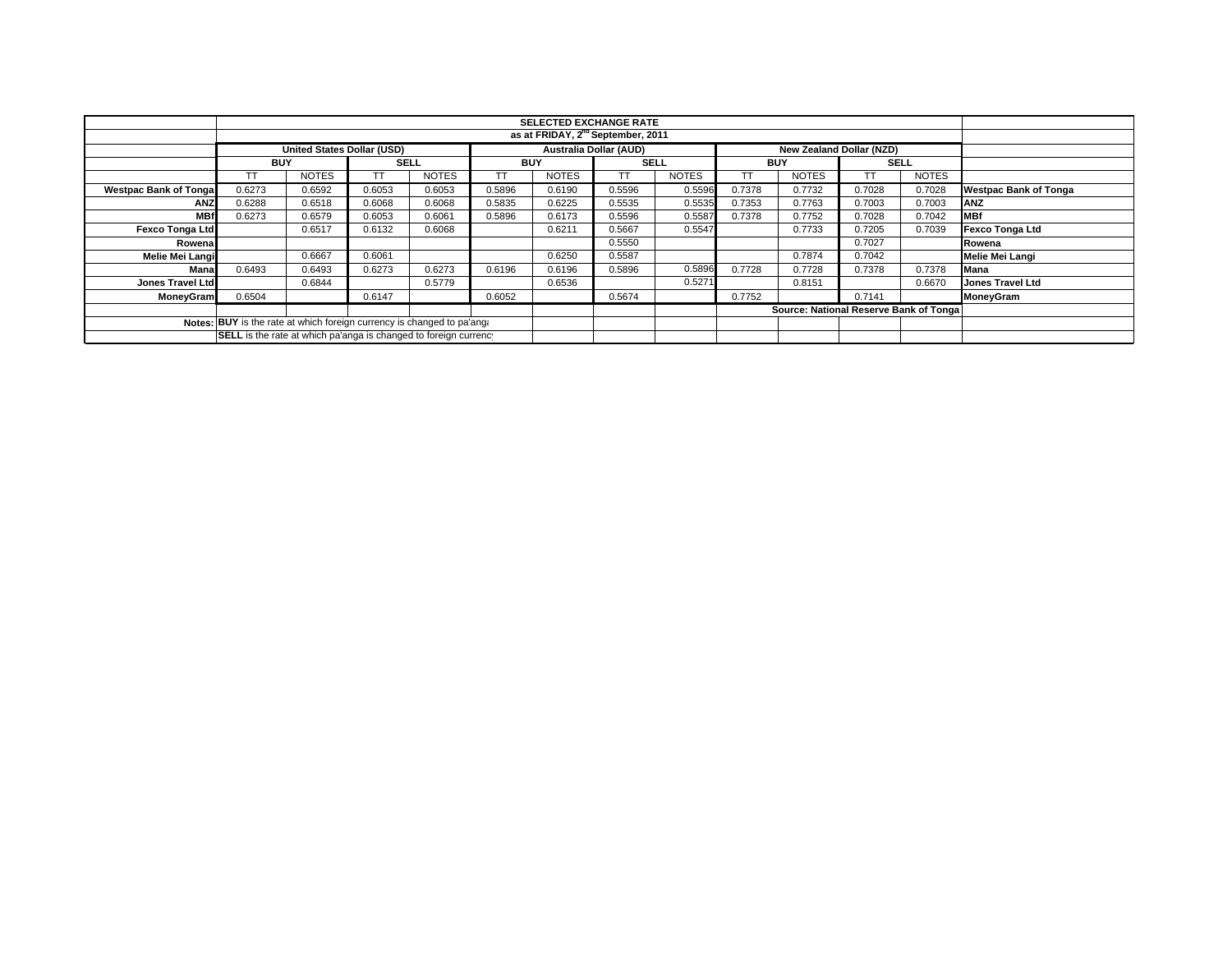|                                                                        |                                                                  |                                    |             |              |            | <b>SELECTED EXCHANGE RATE</b> |             |              |            |                                        |             |              |                              |
|------------------------------------------------------------------------|------------------------------------------------------------------|------------------------------------|-------------|--------------|------------|-------------------------------|-------------|--------------|------------|----------------------------------------|-------------|--------------|------------------------------|
|                                                                        |                                                                  | as at FRIDAY, 09th September, 2011 |             |              |            |                               |             |              |            |                                        |             |              |                              |
|                                                                        |                                                                  | <b>United States Dollar (USD)</b>  |             |              |            | <b>Australia Dollar (AUD)</b> |             |              |            | New Zealand Dollar (NZD)               |             |              |                              |
|                                                                        | <b>BUY</b>                                                       |                                    | <b>SELL</b> |              | <b>BUY</b> |                               | <b>SELL</b> |              | <b>BUY</b> |                                        | <b>SELL</b> |              |                              |
|                                                                        |                                                                  | <b>NOTES</b>                       |             | <b>NOTES</b> |            | <b>NOTES</b>                  |             | <b>NOTES</b> |            | <b>NOTES</b>                           |             | <b>NOTES</b> |                              |
| <b>Westpac Bank of Tongal</b>                                          | 0.6230                                                           | 0.6546                             | 0.6010      | 0.6010       | 0.5870     | 0.6179                        | 0.5570      | 0.5570       | 0.7487     | 0.7852                                 | 0.7137      | 0.7137       | <b>Westpac Bank of Tonga</b> |
| <b>ANZ</b>                                                             | 0.6245                                                           | 0.6475                             | 0.6025      | 0.6025       | 0.5884     | 0.6274                        | 0.5584      | 0.5584       | 0.7474     | 0.7884                                 | 0.7124      | 0.7124       | <b>ANZ</b>                   |
| <b>MBf</b>                                                             | 0.6230                                                           | 0.6536                             | 0.6010      | 0.6024       | 0.5870     | 0.6173                        | 0.5570      | 0.5556       | 0.7487     | 0.7874                                 | 0.7137      | 0.7143       | <b>IMBf</b>                  |
| <b>Fexco Tonga Ltd</b>                                                 |                                                                  | 0.6473                             | 0.6055      | 0.6027       |            | 0.6240                        | 0.5674      | 0.5594       |            | 0.7860                                 | 0.7289      | 0.7154       | Fexco Tonga Ltd              |
| Melie Mei Langi                                                        |                                                                  | 0.6623                             | 0.6024      |              |            | 0.6250                        | 0.5556      |              |            | 0.8000                                 | 0.7143      |              | Melie Mei Langi              |
| Jones Travel Ltd                                                       |                                                                  | 0.6799                             |             | 0.5738       |            | 0.6588                        |             | 0.5318       |            | 0.8278                                 |             | 0.6785       | Jones Travel Ltd             |
|                                                                        |                                                                  |                                    |             |              |            |                               |             |              |            | Source: National Reserve Bank of Tonga |             |              |                              |
| Notes: BUY is the rate at which foreign currency is changed to pa'ang. |                                                                  |                                    |             |              |            |                               |             |              |            |                                        |             |              |                              |
|                                                                        | SELL is the rate at which pa'anga is changed to foreign currency |                                    |             |              |            |                               |             |              |            |                                        |             |              |                              |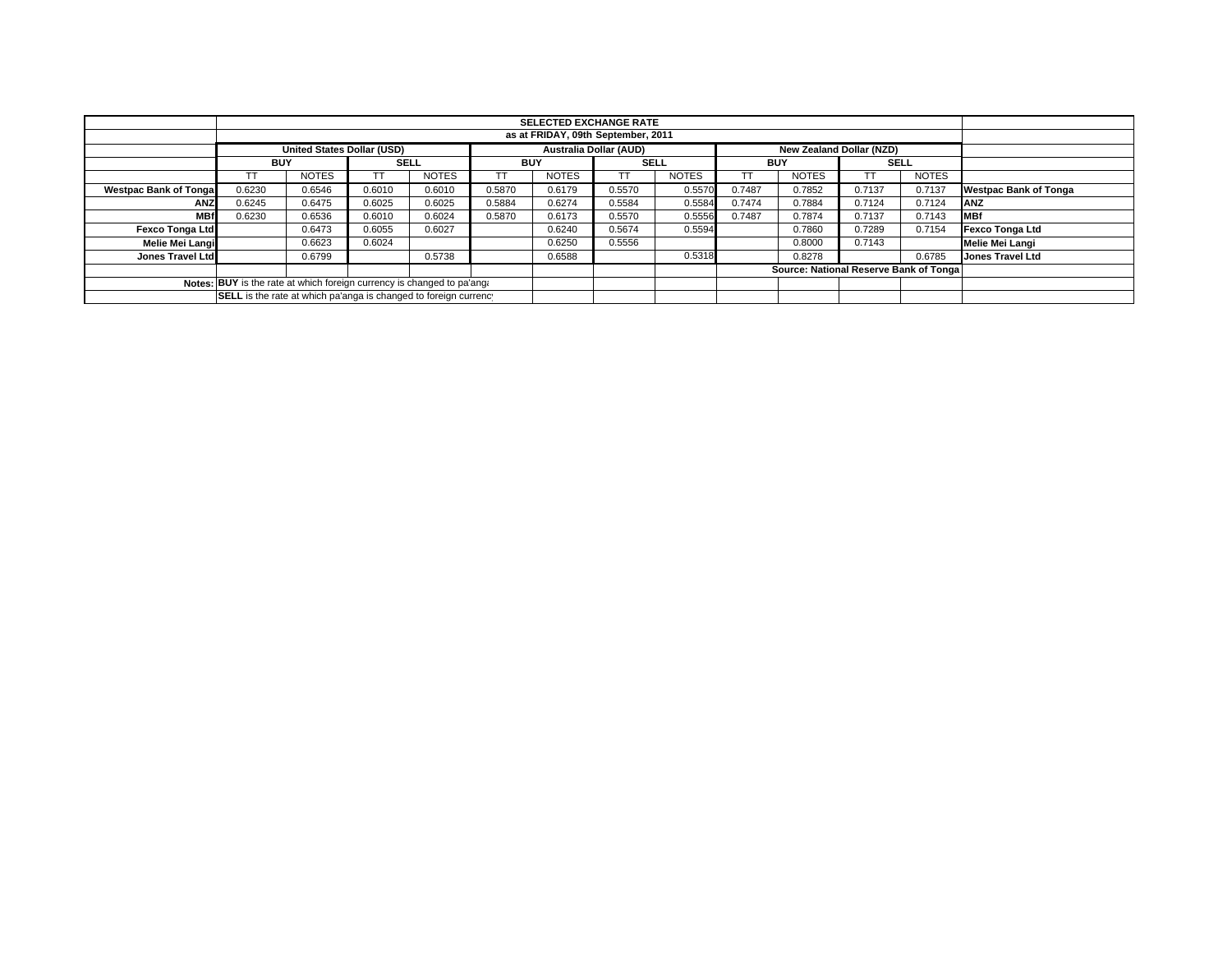|                                                                        |                                                                  |                            |             |              |            |                               | <b>SELECTED EXCHANGE RATE</b> |              |            |                                         |             |              |                              |
|------------------------------------------------------------------------|------------------------------------------------------------------|----------------------------|-------------|--------------|------------|-------------------------------|-------------------------------|--------------|------------|-----------------------------------------|-------------|--------------|------------------------------|
|                                                                        | as at FRIDAY, 16th September, 2011                               |                            |             |              |            |                               |                               |              |            |                                         |             |              |                              |
|                                                                        |                                                                  | United States Dollar (USD) |             |              |            | <b>Australia Dollar (AUD)</b> |                               |              |            | New Zealand Dollar (NZD)                |             |              |                              |
|                                                                        | <b>BUY</b>                                                       |                            | <b>SELL</b> |              | <b>BUY</b> |                               | <b>SELL</b>                   |              | <b>BUY</b> |                                         | <b>SELL</b> |              |                              |
|                                                                        |                                                                  | <b>NOTES</b>               |             | <b>NOTES</b> |            | <b>NOTES</b>                  | TТ                            | <b>NOTES</b> | TТ         | <b>NOTES</b>                            | ТT          | <b>NOTES</b> |                              |
| <b>Westpac Bank of Tongal</b>                                          | 0.6127                                                           | 0.6436                     | 0.5907      | 0.5907       | 0.5978     | 0.6293                        | 0.5678                        | 0.5678       | 0.7443     | 0.7804                                  | 0.7093      | 0.7093       | <b>Westpac Bank of Tonga</b> |
| <b>ANZ</b>                                                             | 0.6142                                                           | 0.6372                     | 0.5922      | 0.5922       | 0.5927     | 0.6317                        | 0.5627                        | 0.5627       | 0.7417     | 0.7827                                  | 0.7067      | 0.7067       | <b>ANZ</b>                   |
| <b>MBf</b>                                                             | 0.6127                                                           | 0.6452                     | 0.5907      | 0.5917       | 0.5978     | 0.6289                        | 0.5678                        | 0.5682       | 0.7443     | 0.7813                                  | 0.7093      | 0.7092       | <b>MBf</b>                   |
| <b>Fexco Tonga Ltd</b>                                                 |                                                                  | 0.6357                     | 0.5974      | 0.5919       |            | 0.6304                        | 0.5728                        | 0.5651       |            | 0.7809                                  | 0.7255      | 0.7108       | <b>Fexco Tonga Ltd</b>       |
| Rowenal                                                                |                                                                  |                            |             |              |            |                               | 0.5643                        |              |            |                                         | 0.7092      |              | Rowena                       |
| Melie Mei Langi                                                        |                                                                  | 0.6536                     | 0.5917      |              |            | 0.6369                        | 0.5682                        |              |            | 0.7937                                  | 0.7092      |              | Melie Mei Langi              |
| Mana                                                                   | 0.6347                                                           | 0.6347                     | 0.6127      | 0.6127       | 0.6278     | 0.6278                        | 0.5978                        | 0.5978       | 0.7793     | 0.7793                                  | 0.7443      | 0.7443       | Mana                         |
| Jones Travel Ltd                                                       |                                                                  | 0.6691                     |             | 0.5640       |            | 0.6633                        |                               | 0.5359       |            | 0.8218                                  |             | 0.6730       | <b>Jones Travel Ltd</b>      |
| <b>MoneyGram</b>                                                       | 0.6446                                                           |                            | 0.6093      |              | 0.6222     |                               | 0.5835                        |              | 0.7952     |                                         | 0.7325      |              | <b>MoneyGram</b>             |
|                                                                        |                                                                  |                            |             |              |            |                               |                               |              |            | Source: National Reserve Bank of Tongal |             |              |                              |
| Notes: BUY is the rate at which foreign currency is changed to pa'ang. |                                                                  |                            |             |              |            |                               |                               |              |            |                                         |             |              |                              |
|                                                                        | SELL is the rate at which pa'anga is changed to foreign currency |                            |             |              |            |                               |                               |              |            |                                         |             |              |                              |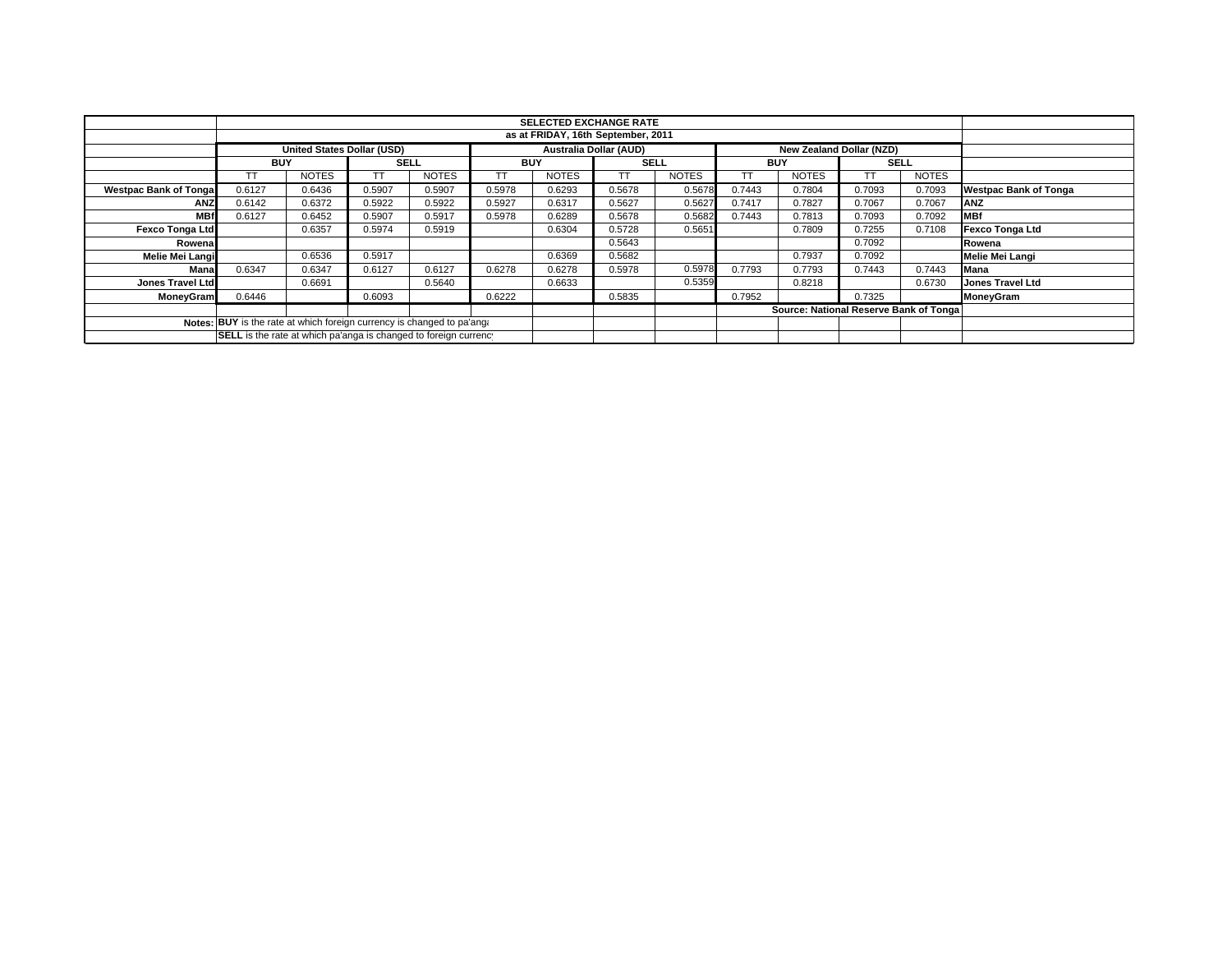|                                                                        |                                                                  | <b>SELECTED EXCHANGE RATE</b> |             |                               |            |              |                          |              |            |                                        |             |              |                              |
|------------------------------------------------------------------------|------------------------------------------------------------------|-------------------------------|-------------|-------------------------------|------------|--------------|--------------------------|--------------|------------|----------------------------------------|-------------|--------------|------------------------------|
|                                                                        | as at FRIDAY, 23th September, 2011                               |                               |             |                               |            |              |                          |              |            |                                        |             |              |                              |
|                                                                        | <b>United States Dollar (USD)</b>                                |                               |             | <b>Australia Dollar (AUD)</b> |            |              | New Zealand Dollar (NZD) |              |            |                                        |             |              |                              |
|                                                                        | <b>BUY</b>                                                       |                               | <b>SELL</b> |                               | <b>BUY</b> |              | <b>SELL</b>              |              | <b>BUY</b> |                                        | <b>SELL</b> |              |                              |
|                                                                        |                                                                  | <b>NOTES</b>                  |             | <b>NOTES</b>                  |            | <b>NOTES</b> |                          | <b>NOTES</b> |            | <b>NOTES</b>                           |             | <b>NOTES</b> |                              |
| <b>Westpac Bank of Tongal</b>                                          | 0.5927                                                           | 0.6223                        | 0.5707      | 0.5707                        | 0.6113     | 0.6435       | 0.5813                   | 0.5813       | 0.7579     | 0.7953                                 | 0.7229      | 0.7229       | <b>Westpac Bank of Tonga</b> |
| <b>ANZ</b>                                                             | 0.5942                                                           | 0.6172                        | 0.5722      | 0.5722                        | 0.6049     | 0.6439       | 0.5749                   | 0.5749       | 0.7557     | 0.7967                                 | 0.7207      | 0.7207       | <b>ANZ</b>                   |
| <b>MBf</b>                                                             | 0.5927                                                           | 0.6211                        | 0.5707      | 0.5714                        | 0.6113     | 0.6452       | 0.5813                   | 0.5814       | 0.7579     | 0.7937                                 | 0.7229      | 0.7246       | <b>MBf</b>                   |
| <b>Fexco Tonga Ltd</b>                                                 |                                                                  | 0.6159                        | 0.5941      | 0.5735                        |            | 0.6413       | 0.6040                   | 0.5749       |            | 0.7947                                 | 0.7612      | 0.7233       | Fexco Tonga Ltd              |
| Rowenal                                                                |                                                                  |                               |             |                               |            |              | 0.5766                   |              |            |                                        | 0.7233      |              | Rowena                       |
| Melie Mei Langi                                                        |                                                                  | 0.6289                        | 0.5714      |                               |            | 0.6536       | 0.5814                   |              |            | 0.8065                                 | 0.7246      |              | Melie Mei Langi              |
| Mana                                                                   | 0.6147                                                           | 0.6147                        | 0.5927      | 0.5927                        | 0.6413     | 0.6413       | 0.6113                   | 0.6113       | 0.7929     | 0.7929                                 | 0.7579      | 0.7579       | Mana                         |
| Jones Travel Ltd                                                       |                                                                  | 0.6481                        |             | 0.5450                        |            | 0.6761       |                          | 0.5475       |            | 0.8365                                 |             | 0.6864       | <b>Jones Travel Ltd</b>      |
|                                                                        |                                                                  |                               |             |                               |            |              |                          |              |            | Source: National Reserve Bank of Tonga |             |              |                              |
| Notes: BUY is the rate at which foreign currency is changed to pa'ang: |                                                                  |                               |             |                               |            |              |                          |              |            |                                        |             |              |                              |
|                                                                        | SELL is the rate at which pa'anga is changed to foreign currency |                               |             |                               |            |              |                          |              |            |                                        |             |              |                              |